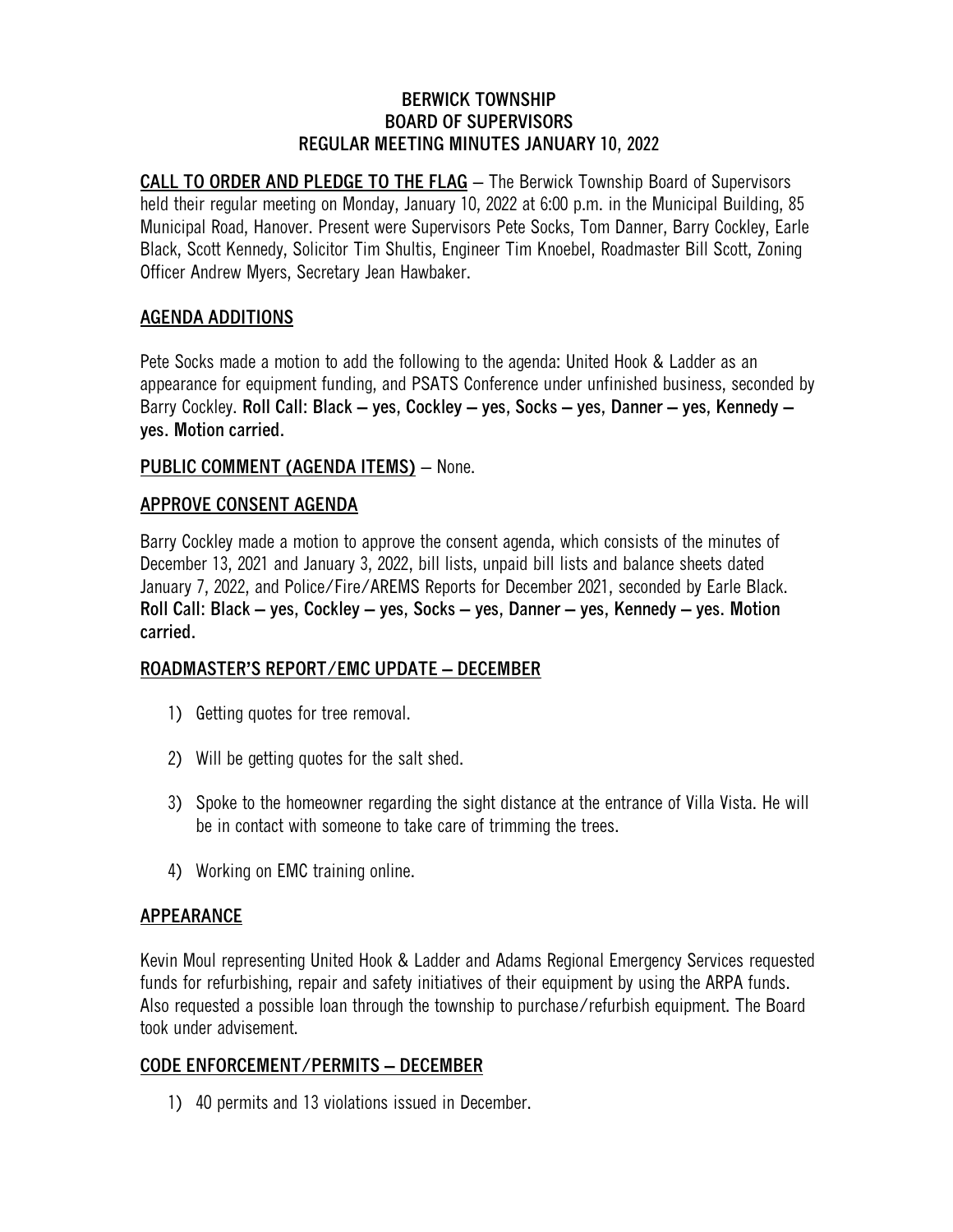### **January 10, 2022**

- 2) Posted notices of violation on vehicles during the snow.
- 3) Added 2 homes to the vacant report.
- 4) **513 Bullet Way** The property at 513 Bullet Way is requesting a conditional use and occupancy. They cannot get the skirting in for the mobile home right now. Tom Danner made a motion to approve the conditional use and occupancy subject to posting the necessary funds for the skirting, seconded by Scott Kennedy**. Roll Call: Black – yes, Cockley – yes, Socks – yes, Danner – yes, Kennedy – yes. Motion carried.**
- 5) **290 Race Track Road** The driveway slope at 290 Race Track Road is coming in at 13% versus 7%, and would like to request a waiver. Tom Danner stated they need to come in with alternatives to fix it. Mr. Myers will invite them to the next meeting.

Tom Danner stated there are parking violations along Kinneman Road on Sunday's. We need to make Abbottstown Borough aware, and contact the Pennsylvania State Police for enforcement.

#### **UNFINISHED BUSINESS**

1) **New Hope Ministries ARPA Funding – Resolution #22-05/Subrecipient Agreement** – Barry Cockley made a motion to adopt Resolution No. 22-05, which appropriates \$50,000.00 to New Hope Ministries from the Township's American Rescue Plan Act funds, seconded by Pete Socks. **Roll Call: Black – yes, Cockley – yes, Socks – yes, Danner – yes, Kennedy – yes. Motion carried.**

Pete Socks made a motion to enter into the subrecipient Agreement with New Hope Ministries, seconded by Scott Kennedy. **Roll Call: Black – yes, Cockley – yes, Socks – yes, Danner – yes, Kennedy – yes. Motion.**

- 2) **Conference room table** No updates at this time.
- 3) **Lincoln Speedway – Scott Gobrecht** Pete Socks explained we are working on mending fences with Lincoln Speedway. Scott Gobrecht stated he went out to talk to homeowners that were impacted the most with the sky lanterns. We will do what it takes to help the relationship with the township and make it right. Moving forward, the lantern fest is off of our schedule and will not take place.

A community event was discussed that could be held at the speedway. Mr. Gobrecht stated it could be like the national night out, supported by EMS, fire police and township. Festivities would be free to the residents, and would include vendors, rides and games. The Board will discuss at a later date.

4) **Consider authorizing advertising Zoning Text Amendments – Ordinance #2022-01** – Tom Danner made a motion to authorize advertisement and intent to adopt Ordinance #2022-01, which cleans up previous zoning ordinance amendments, and removes height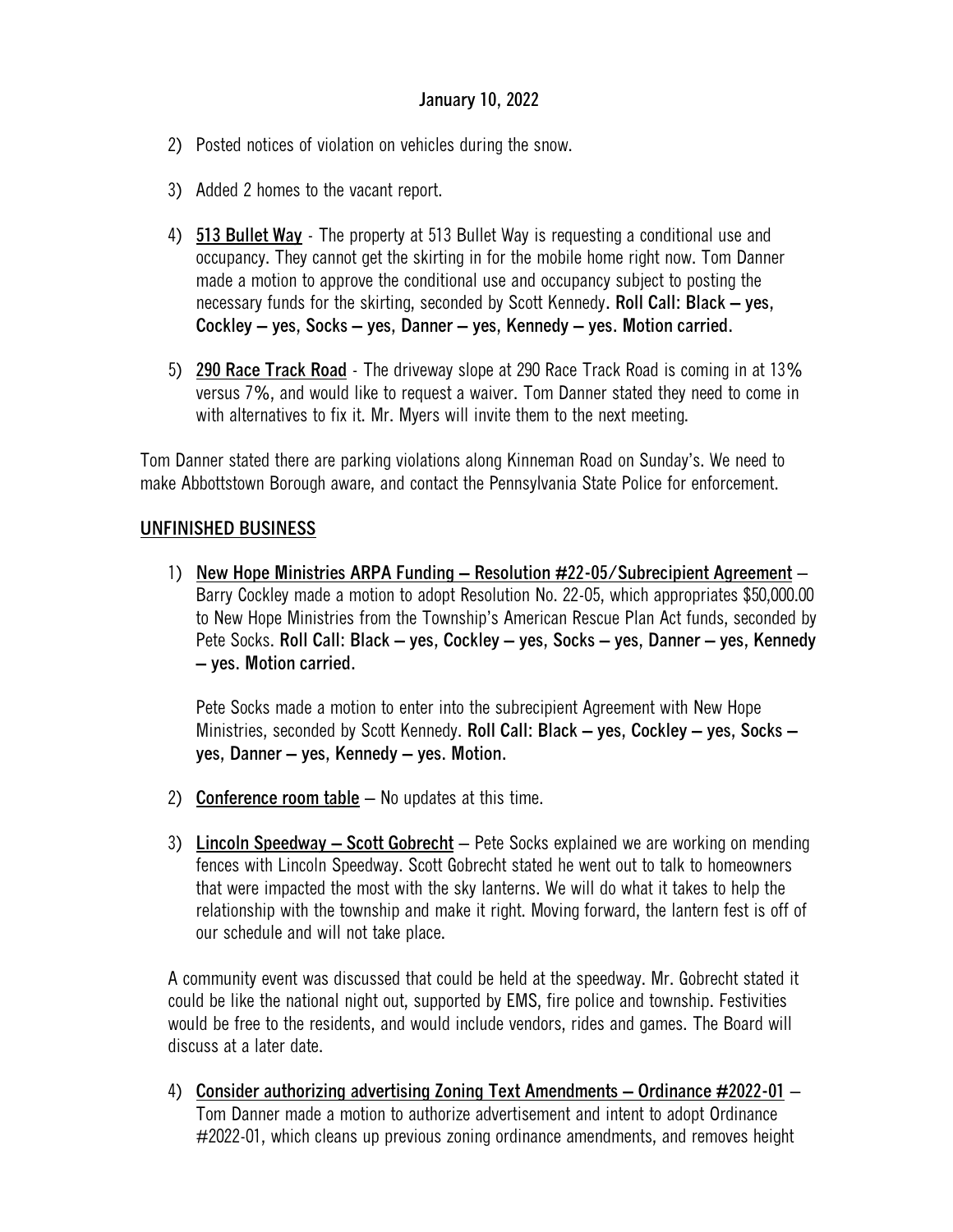# **January 10, 2022**

restrictions on an accessory building on a residential property. The height restriction for the principal building will be the same for the accessory building, seconded by Scott Kennedy. **Roll Call: Black – yes, Cockley – yes, Socks – yes, Danner – yes, Kennedy – yes. Motion carried.**

5) **PSATS Conference** – Pete Socks, Bill Scott and Scott Kennedy will be attending.

# **NEW BUSINESS**

- 1) **COVID Sick Leave Policy** Pete Socks stated with the virus that is going around, we purchased 20 test kits for the employees and supervisor's to confirm if they have COVID.
- 2) **Discussion of accessory structures on lots that do not have a principal building** Tom Danner stated the Planning Commission made a motion to have discussion and authorize Rob Thaeler to put some language together that would allow a property that does not have a principal building, to put up an accessory structure. We need to make sure structures are not put in for a use that is not permitted.

# **ENGINEER'S REPORT/PLANS**

- 1) **Apple Automotive, Inc.** Prel/Final Land Development Plan (Route 94/Green Springs Road) – Must act by  $3/31/22$  – No updates.
- **2) H&H General Contracting request for release of remaining security for Kinneman Road North – Phase II** – Barry Cockley made a motion to release the remaining security to H&H General Excavating in the amount of \$5,699.16, seconded by Earle Black. **Roll Call: Black – yes, Cockley – yes, Socks – yes, Danner – yes, Kennedy – yes. Motion carried.**

### **SOLICITOR'S REPORT**

1) **Sky Lantern Draft Ordinance** – Tom Danner made a motion to authorize advertisement of intent to adopt the Sky Lantern Ordinance, seconded by Scott Kennedy**. Roll Call: Black – yes, Cockley – yes, Socks – yes, Danner – yes, Kennedy – yes. Motion carried.**

### **AGENDA ADDITION**

Pete Socks made a motion to add discussion on the agenda relative to the new tax collector, seconded by Barry Cockley. **Roll Call: Black – yes, Cockley -yes, Socks – yes, Danner – yes, Kennedy – yes. Motion carried.**

### **NEW TAX COLLECTOR**

1) **Tax Collector Training** – Pete Socks made a motion to pay half of the training, up to \$100.00, seconded by Scott Kennedy. **Roll Call: Black – yes, Cockley – yes, Socks – yes, Danner – yes, Kennedy – yes. Motion carried.**